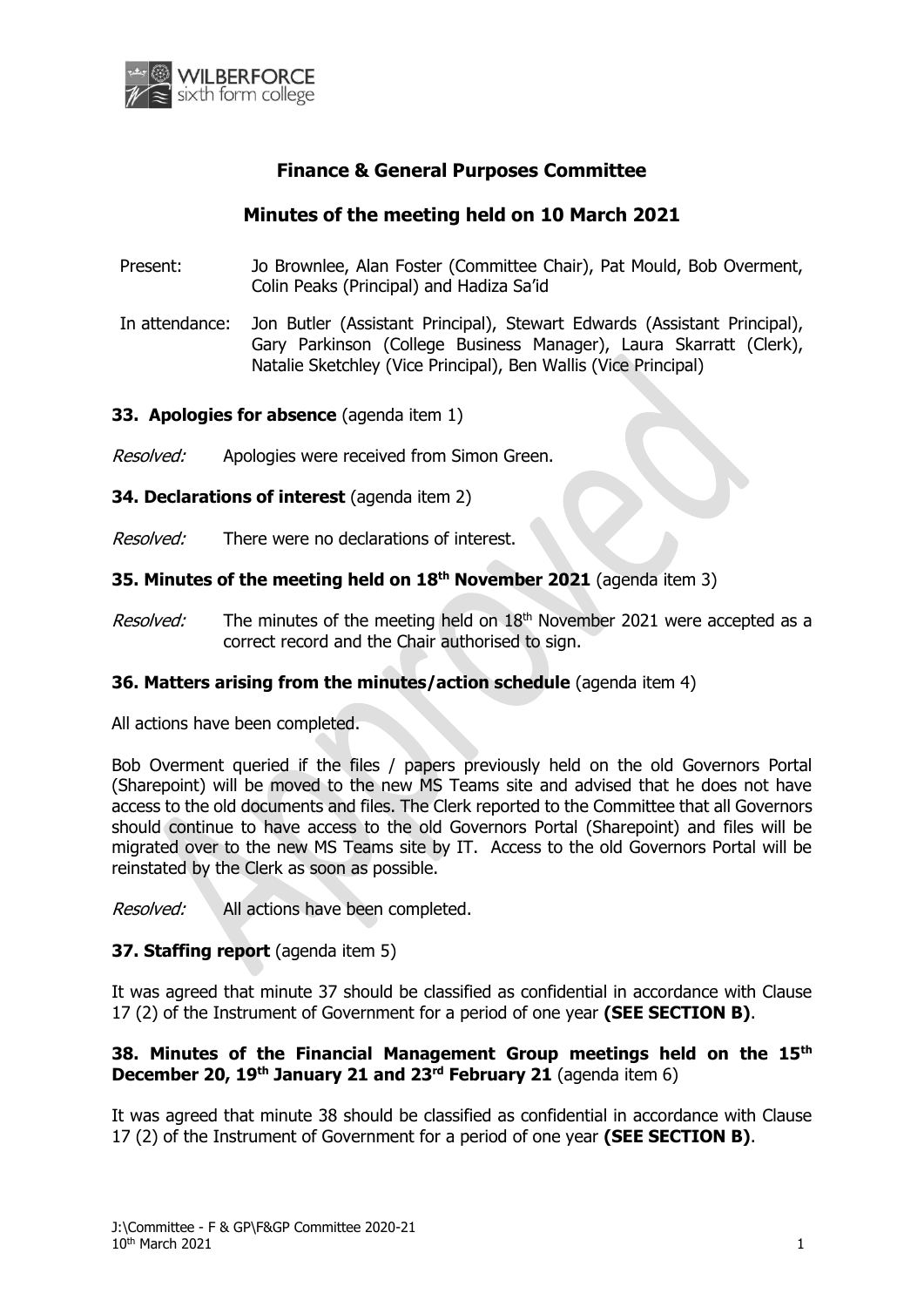**39. Management accounts for the period ended 31st January 2021** (agenda item 7) It was agreed that minute 39 should be classified as confidential in accordance with Clause 17 (2) of the Instrument of Government for a period of one year **(SEE SECTION B)**.

## **40. Cumulative budget transfers** (agenda item 8)

It was agreed that minute 40 should be classified as confidential in accordance with Clause 17 (2) of the Instrument of Government for a period of one year **(SEE SECTION B)**.

## **41. Estates, and Health and Safety** (agenda item 9)

It was agreed that minute 41 should be classified as confidential in accordance with Clause 17 (2) of the Instrument of Government for a period of one year **(SEE SECTION B)**.

## **42. Student Retention and applications data** (agenda item 10)

It was agreed that minute 42 should be classified as confidential in accordance with Clause 17 (2) of the Instrument of Government for a period of one year **(SEE SECTION B)**.

#### **43. Budget Planning 2021-22** (agenda item 11)

It was agreed that minute 43 should be classified as confidential in accordance with Clause 17 (2) of the Instrument of Government for a period of one year **(SEE SECTION B)**.

## **44. Funding Agreement 2021-22** (agenda item 12)

It was agreed that minute 44 should be classified as confidential in accordance with Clause 17 (2) of the Instrument of Government for a period of one year **(SEE SECTION B)**.

#### **45. EFSA Financial Health Assessment** (agenda item 13)

It was agreed that minute 45 should be classified as confidential in accordance with Clause 17 (2) of the Instrument of Government for a period of one year **(SEE SECTION B)**.

#### **46. Policies** (agenda item 14)

The following Policies were brought to the Committee by the Principal:

- a) Acceptable Use Policy for IT Systems for **approval**
- b) Leave of Absence Policy for **approval**
- c) Redundancy Policy for **approval**
- d) Tuition Fees Policy for **recommendation** to Corporation

The Principal advised the Committee that revisions to the policies were made in 2019/20 and after review this year, no further changes are suggested.

#### Resolved: The Acceptable Use Policy for IT Systems, Leave of Absence Policy and Redundancy Policy were approved.

**Recommended:** The Tuition Fees Policy is to be recommended to the Corporation.

#### **47. Federation Update** (agenda item 15)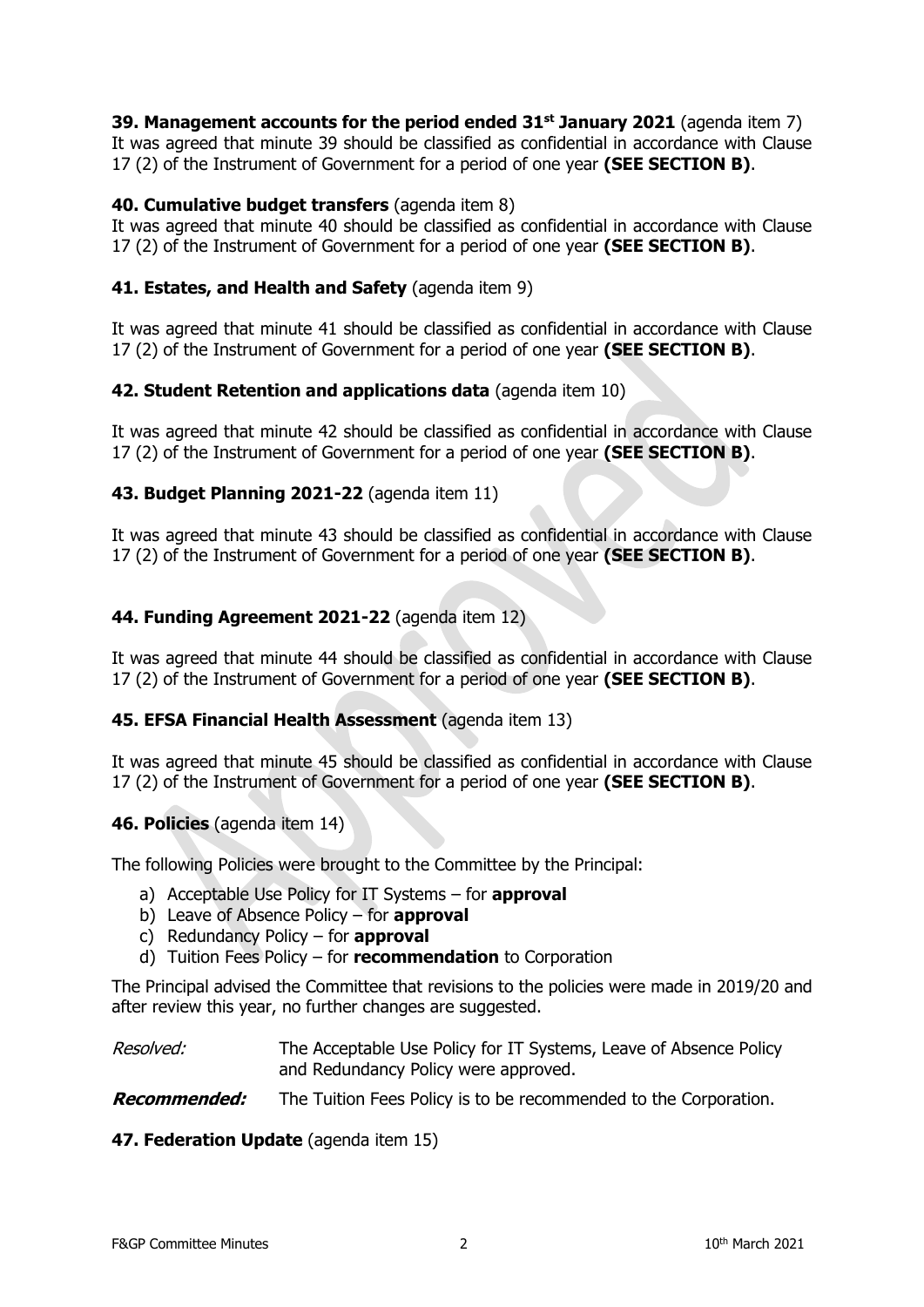It was agreed that minute 47 should be classified as confidential in accordance with Clause 17 (2) of the Instrument of Government for a period of one year **(SEE SECTION B)**.

#### **48. Any other business** (agenda item 16)

It was agreed that minute 48 should be classified as confidential in accordance with Clause 17 (2) of the Instrument of Government for a period of one year **(SEE SECTION B)**.

#### **49. Confidential Items** (agenda item 17)

Resolved: It was agreed that minutes 35, 36, 37, 38, 39, 40, 41, 42, 43, 44, 45, 47 and 48 should be classified as confidential in accordance with Clause 17 (2) of the Instrument of Government and associated reports are therefore not available for circulation to the public, college staff or students (excluding senior post holders).

#### **50. Date of next meeting** (agenda item 18)

Resolved: The next Finance & General Purposes Committee meeting will take place on 23 June 2021.

## **Action schedule**

| Minute   Title<br>no |                                                             | <b>Action by   Action</b> |                                                                                    |
|----------------------|-------------------------------------------------------------|---------------------------|------------------------------------------------------------------------------------|
| 36                   | Matters Arising from the Clerk<br>minutes / action schedule |                           | Check access to the old Governors<br>Sharepoint and restore access as<br>required. |